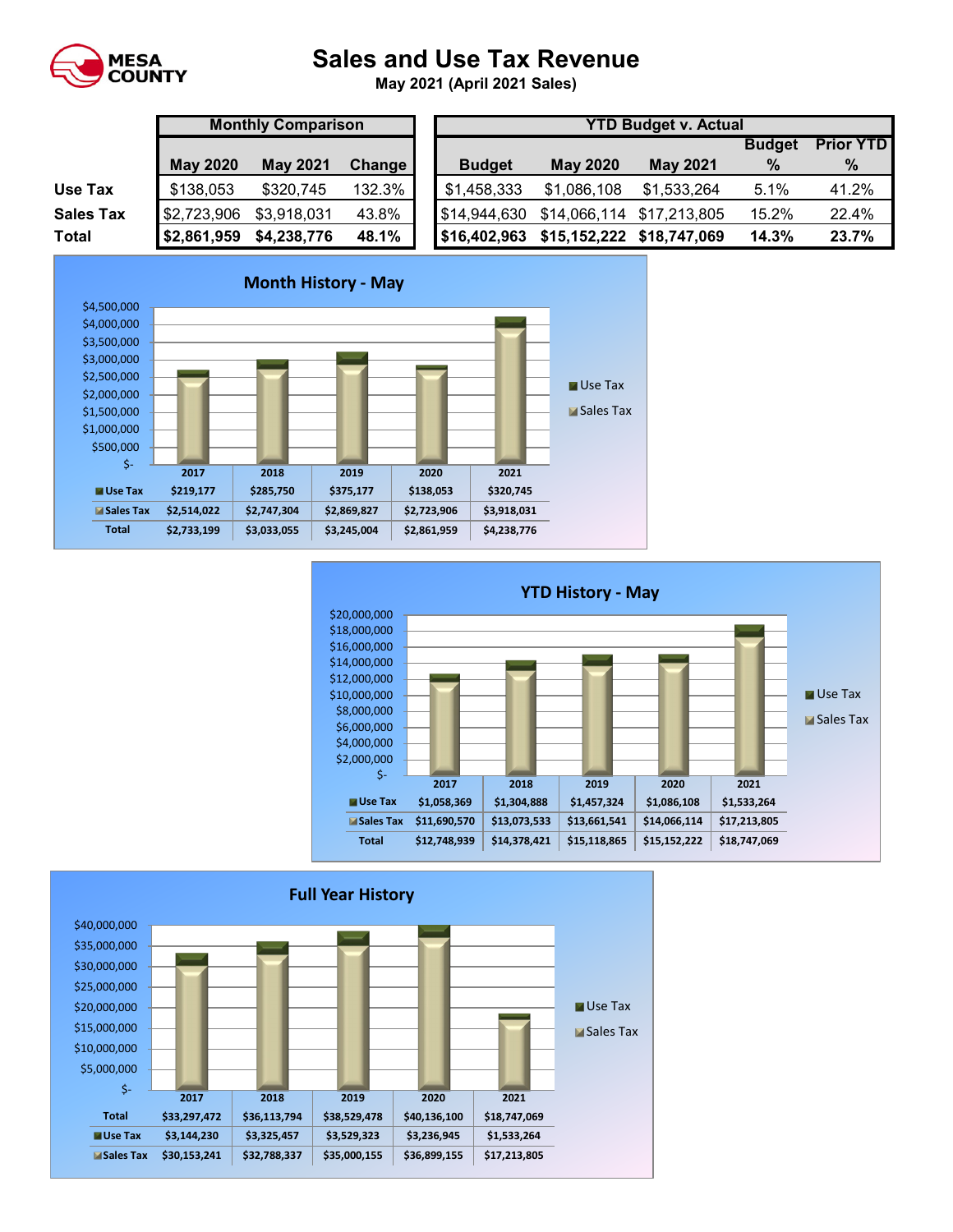

## **Sales Tax by Industry**

 **May 2021 (April 2021 Sales)**

|                                  | <b>Monthly Comparison</b> |                 |          |  | <b>Year-to-Date Comparison</b> |                       |            |          |  |  |
|----------------------------------|---------------------------|-----------------|----------|--|--------------------------------|-----------------------|------------|----------|--|--|
|                                  | <b>May 2020</b>           | <b>May 2021</b> | % Change |  | <b>YTD 2020</b>                | <b>YTD 2021</b>       | \$ Change  | % Change |  |  |
| <b>Retail</b>                    |                           |                 |          |  |                                |                       |            |          |  |  |
| Clothing                         | 33,381                    | 102,990         | 208.5%   |  | 353,987                        | 521,473               | 167,485    | 47.3%    |  |  |
| Food & Beverage                  | 153,576                   | 174,290         | 13.5%    |  | 775,703                        | 832,626               | 56,923     | 7.3%     |  |  |
| <b>Gasoline Stations</b>         | 30,112                    | 37,518          | 24.6%    |  | 131,937                        | 160,909               | 28,972     | 22.0%    |  |  |
| <b>Health/Personal Care</b>      | 58,183                    | 107,505         | 84.8%    |  | 324,124                        | 451,516               | 127,392    | 39.3%    |  |  |
| <b>Sporting Goods</b>            | 57,807                    | 122,530         | 112.0%   |  | 435,697                        | 613,551               | 177,854    | 40.8%    |  |  |
| <b>Internet Sales</b>            | 190,817                   | 244,314         | 28.0%    |  | 813,236                        | 1,246,117             | 432,881    | 53.2%    |  |  |
| <b>Other Retail</b>              | 420,221                   | 525,807         | 25.1%    |  | 2,211,307                      | 2,576,142             | 364,835    | 16.5%    |  |  |
| <b>Total Retail</b>              | 944,097                   | 1,314,954       | 39.3%    |  | 5,045,992                      | 6,402,334             | 1,356,342  | 26.9%    |  |  |
| <b>Other Industries</b>          |                           |                 |          |  |                                |                       |            |          |  |  |
| Agriculture                      | 10,590                    | 9,270           | $-12.5%$ |  | 13,847                         | 13,739                | (108)      | $-0.8%$  |  |  |
| Auto                             | 323,634                   | 499,428         | 54.3%    |  | 1,705,819                      | 2,237,894             | 532,074    | 31.2%    |  |  |
| Auto Repair                      | 58,352                    | 70,462          | 20.8%    |  | 257,875                        | 331,102               | 73,226     | 28.4%    |  |  |
| Construction                     | 50,493                    | 67,334          | 33.4%    |  | 205,661                        | 282,286               | 76,624     | 37.3%    |  |  |
| Finance                          | 8,287                     | 8,277           | $-0.1%$  |  | 41,522                         | 41,459                | (62)       | $-0.1%$  |  |  |
| Home Improvement                 | 416,103                   | 606,764         | 45.8%    |  | 1,686,717                      | 2,372,112             | 685,395    | 40.6%    |  |  |
| Hotel & Restaurant               | 283,933                   | 510,050         | 79.6%    |  | 1,622,070                      | 2,033,849             | 411,779    | 25.4%    |  |  |
| Manufacturing                    | 125,552                   | 157,393         | 25.4%    |  | 576,917                        | 673,975               | 97,057     | 16.8%    |  |  |
| Medical                          | 6,092                     | 4,667           | $-23.4%$ |  | 40,235                         | 35,066                | (5, 169)   | $-12.8%$ |  |  |
| Oil & Gas                        | 36,828                    | 20,651          | $-43.9%$ |  | 229,644                        | 90,166                | (139, 478) | $-60.7%$ |  |  |
| Professional                     | 23,782                    | 29,688          | 24.8%    |  | 104,070                        | 136,679               | 32,610     | 31.3%    |  |  |
| Rentals                          | 70,586                    | 98,328          | 39.3%    |  | 375,150                        | 416,480               | 41,329     | 11.0%    |  |  |
| Telecommunications               | 92,539                    | 100,841         | 9.0%     |  | 584,513                        | 462,466               | (122, 046) | $-20.9%$ |  |  |
| Transportation                   | 7,676                     | 14,277          | 86.0%    |  | 52,026                         | 57,121                | 5,095      | 9.8%     |  |  |
| <b>Utilities</b>                 | 45,415                    | 57,892          | 27.5%    |  | 280,287                        | 309,218               | 28,931     | 10.3%    |  |  |
| Wholesale                        | 196,090                   | 277,208         | 41.4%    |  | 1,046,781                      | 1,112,534             | 65,753     | 6.3%     |  |  |
| All Other                        | 23,858                    | 70,546          | 195.7%   |  | 196,986                        | 205,325               | 8,339      | 4.2%     |  |  |
| Total Other Industries 1,779,809 |                           | 2,603,077       | 46.3%    |  |                                | 9,020,122 10,811,471  | 1,791,350  | 19.9%    |  |  |
| <b>Grand Total</b>               | 2,723,906                 | 3,918,031       | 43.8%    |  |                                | 14,066,114 17,213,805 | 3,147,692  | 22.4%    |  |  |

## **Use Tax Detail**

**May 2021**

|                         | <b>Monthly Comparison</b>          |         |                  |  | <b>Year-to-Date Comparison</b> |                 |           |          |  |
|-------------------------|------------------------------------|---------|------------------|--|--------------------------------|-----------------|-----------|----------|--|
|                         | <b>May 2021</b><br><b>May 2020</b> |         | <b>1% Change</b> |  | <b>YTD 2020</b>                | <b>YTD 2021</b> | \$ Change | % Change |  |
| Automobile Use Tax      | 130,469                            | 312,343 | 139.4%           |  | 1,072,188                      | 1,512,253       | 440,065   | 41.0%    |  |
| <b>Building Use Tax</b> | 7.584                              | 8,402   | 10.8%            |  | 13.921                         | 21,011          | 7.090     | 50.9%    |  |
| <b>Total Use Tax</b>    | 138,053                            | 320,745 | 132.3%           |  | 1,086,108                      | 1,533,264       | 447,155   | 41.2%    |  |